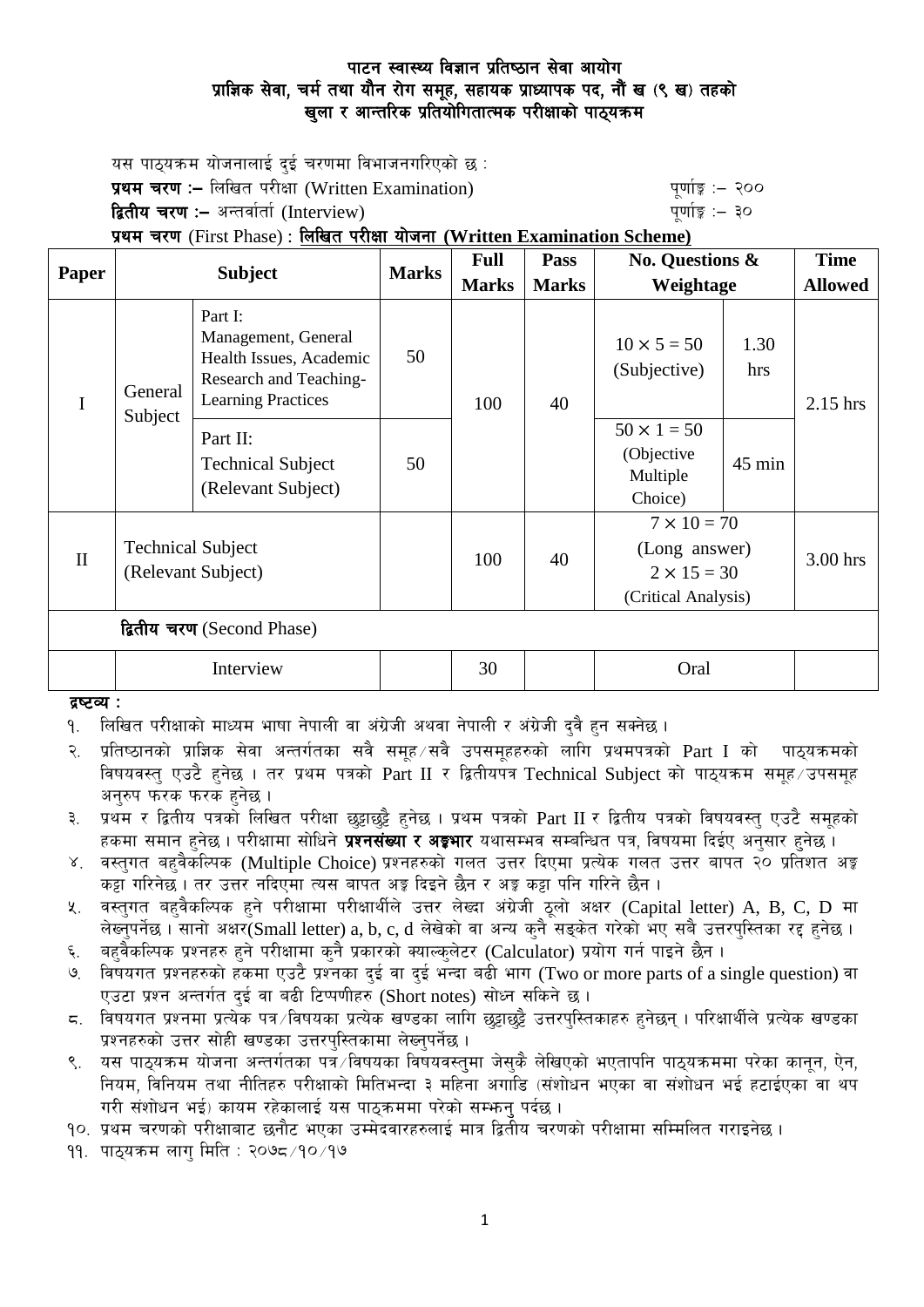### पाटन स्वास्थ्य विज्ञान प्रतिष्ठान सेवा आयोग प्राज्ञिक सेवा, चर्म तथा यौन रोग समूह, सहायक प्राध्यापक पद, नौं ख (९ ख) तहको खुला र आन्तरिक प्रतियोगितात्मक परीक्षाको पाठ्यक्रम

# **Paper I: General Subject**

### **Part I:**

#### **(Management, General Health Issues, Academic Research and Teaching - Learning Practices) Section (A) - 25 Marks**

### 1. **Management**

- 1.1. Health care management system in Nepal and other parts of the world
- 1.2. Fundamental principles of healthcare institution and hospital management.
- 1.3. Effective hospital management principles
- 1.4. Purpose of medical and non-medical data and records
- 1.5. Ethics and responsibility of management
- 1.6. Concept of management and its application in health care including hospital
	- 1.7.1 Management: Concept, principles, functions, scope and role, level and skills of manager
	- 1.7.2 Planning: Concept, principles, nature, types, instruments and steps
	- 1.7.3 Leadership: Concept, function, leadership styles, leadership and management
	- 1.7.4 Coordination: Concept, types, techniques of effective coordination
	- 1.7.5 Communication and counselling: Concept, communication processes and barrier to effective communication, techniques for improving communication
	- 1.7.6 Decision making: Importance, types, rational process of decision making, problem solving techniques, improving decision making
	- 1.7.7 Participative management: Concept, advantage and disadvantage, techniques of participation
	- 1.7.8 Time management: Concept, essential factors and strategies for effective time management
	- 1.7.9 Conflict management: Concept, approaches to conflict, levels of conflict, causes of conflict and strategies for conflict management
	- 1.7.10 Stress management: Concept, causes and sources of stress, techniques of stress management
	- 1.7.11 Change management: Concept, sources of organizational change, resistance to change, management of resistance to change
	- 1.7.12 Appreciative inquiry: Concept, basic principle and management
	- 1.7.13 Human resource management: Concept, functions and different aspects
	- 1.7.14 Health manpower recruitment and development
	- 1.7.15 Financial management: Concept, approaches, budget formulation and implementation, Auditing and topics related to fiscal administration

### 2. **General Health Issues**

- 2.1. Present constitution of federal republic of Nepal (including health and welfare issues)
- 2.2. Organizational structure of Ministry of Health at national/federal, regional/state, district (if applicable), municipal and village council level
- 2.3. Professional council and related regulations
- 2.4. National Health Policy
- 2.5. Health Service Act and Regulation
- 2.6. Second Long term health plan
- 2.7. Health Management Information System, forms, indicators, annual reports
- 2.8. Human Development Indices, Sustainable Development Goals
- 2.9. Health volunteers in the national health system, its rationale, use and effectiveness
- 2.10. Local governance and community participation in health service delivery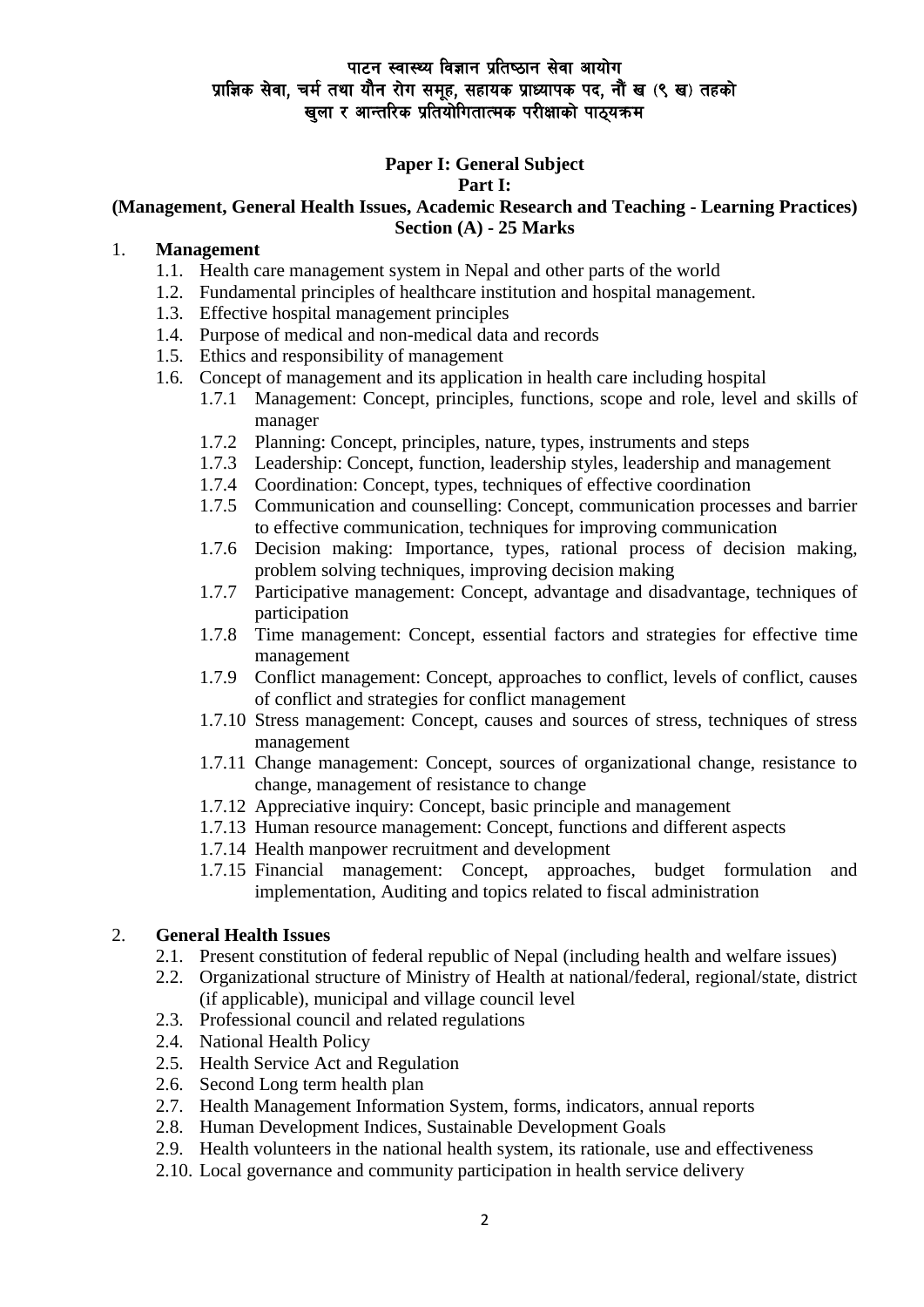## पाटन स्वास्थ्य विज्ञान प्रतिष्ठान सेवा आयोग प्राज्ञिक सेवा, चर्म तथा यौन रोग समूह, सहायक प्राध्यापक पद, नौं ख (९ ख) तहको खुला र आन्तरिक प्रतियोगितात्मक परीक्षाको पाठ्यक्रम

- 2.11. Health Insurance and financing in health care
- 2.12. Alternative health care system: Ayurveda, homeopathy, Unani, Chinese etc.
- 2.13. Indigenous and traditional faith health and health practices
- 2.14. International Health Agencies: Roles and responsibilities of WHO, UNICEF, UNFPA, Inter-agency relationships, Government-agency coordination: Joint Annual Review meeting
- 2.15. Supervision, types and its usage in health sector
- 2.16. Monitoring and evaluation system in health sector
- 2.17. National Health Training Centre
- 2.18. National and International Disaster Plan, Coordination
- 2.19. Patan Academy of Health Sciences Act, Mission, Goals, Organogram
- 2.20. Scope and function of Patan Academy of Health Sciences executive bodies (senate, executive committee, academic council, faculty board, hospital management committee, subject committee), various other committees

#### **Section (B) - 25 Marks**

### 3. **Academic Research**

- 3.1 Ethics, Bio-ethics and Professionalism
- 3.2 Human dignity and Human Right
- 3.3 Benefit and Harm
- 3.4 Autonomy and Individual responsibility
- 3.5 Consent and capacity to consent
- 3.6 Privacy and confidentiality
- 3.7 Respect for humans and personal integrity
- 3.8 Non-discrimination and non-stigmatization
- 3.9 Respect for cultural diversity and pluralism
- 3.10 National Health Research Council (NHRC) and its guidelines
- 3.11 Research process: ethical research proposal development, research principles, methods and materials, conclusion/recommendation/lesson learnt, commonly used referencing styles
- 3.12 IRB/IRC forms, types, use, importance; getting IRB/IRC clearance
- 3.13 Ethics on research methodology: sample selection, sample size calculation, ensuring reliability and validity of the instruments as well as methods proposed for health research
- 3.14 Quantitative and Qualitative studies
- 3.15 Data analysis (data visualization, descriptive statistics, inferential statistics with statistical hypotheses and appropriate tools/methods for quantitative studies; theme and code generation, thematic analysis, content analysis, grounded theory for qualitative and triangulation for mixed method studies)
- 3.16 Research ethics on vulnerable and non-vulnerable population
- 3.17 Research proposal/protocol/publication:
- 3.18 Publication ethics, plagiarism including self-plagiarism

#### 4. **Teaching - Learning, Assessment and Evaluation**

- 4.1 Lancet Commission Report on Education of Health Professionals
- 4.2 Adult learning: Theories, principles, use, importance and outcomes, Adragogy vs. Pedagogy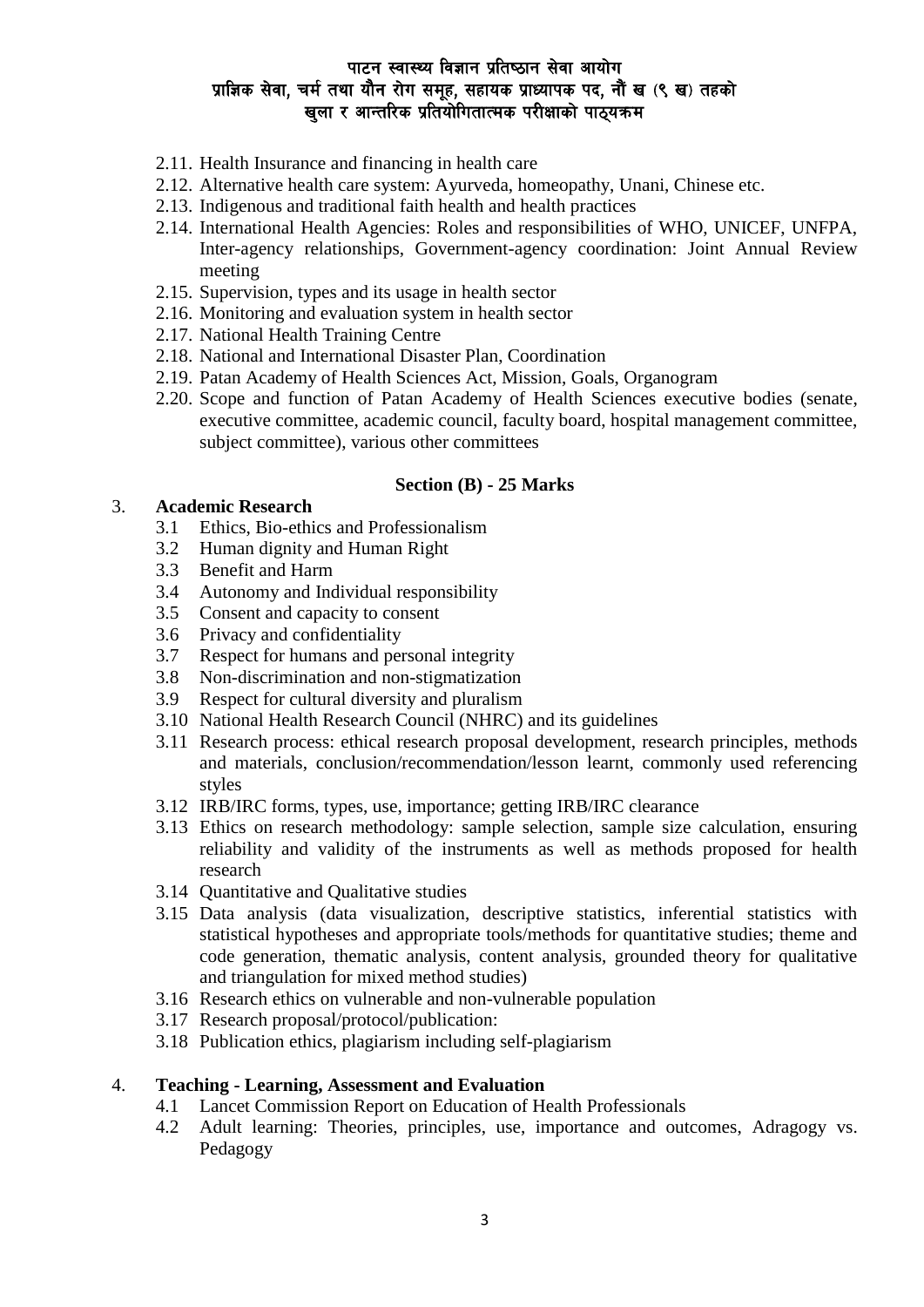### पाटन स्वास्थ्य विज्ञान प्रतिष्ठान सेवा आयोग प्राज्ञिक सेवा, चर्म तथा यौन रोग समूह, सहायक प्राध्यापक पद, नौं ख (९ ख) तहको खला र आन्तरिक प्रतियोगितात्मक परीक्षाको पाठयक्रम

- 4.3 Conventional teaching learning: Didactic lectures, Teacher centred approaches, use and importance
- 4.4 Surface learning, deep learning and metacognition
- 4.5 Integrated teaching: Genesis, use, importance and outcomes
- 4.6 Problem-based learning: Genesis, use, importance and outcomes
- 4.7 SPICES model its use, importance and outcomes
- 4.8 Socialization, self-directed learning, mentoring, role model
- 4.9 Community orientation/community posting, re-orientation of medical education camp, community based learning and community engaged teaching-learning methods/models, use, importance and outcomes
- 4.10 Outcome Based Education (Competency-based Medical/Health Professions Education): Genesis, use, importance and outcomes
- 4.11 Experiential learning, Reflective practice, Feedback and feed-forward, Situated learning, Co-operative learning, Communities of practice
- 4.12 Assessment of students
	- 4.12.1 Blueprinting (Table and specification) : use, importance and outcomes
	- 4.12.2 Bloom's taxonomy of cognitive, psychomotor and affective domains, use and importance
	- 4.12.3 Diagnostic, Formative, Summative and Professional exams
- 4.13 Assessment of knowledge: Selection methods like Multiple Choice Questions, Extended Matching Items and supply methods like Short Answer Question, Problem Based Question, Long Answer Question with or without model answers and marking schemes, unstructured, semi-structured and structured viva-voce examination, advantages and limitations, use and importance, outcomes and its use in quality control
- 4.14 Assessment of performance (in-vitro): Direct observation of skills in the simulated setting, lab, ward etc. with or without checklist, Objective Structured Practical Examination, Objective Structured Clinical Examination, Standardized patients, use and importance, analysis, quality assurance, outcomes and its use in quality control
- 4.15 Assessment of performance (in-vivo): Mini-Clinical Evaluation Exercise (Mini-CEX), Direct Observation of Procedural Skills (DOPS), Case-Based Discussion (CbD), OSATS/ PBA, Multi-Source feedback (360 degree evaluation) use and importance for competency based health professions education, analysis, quality assurance, outcomes and its use in quality control
- 4.16 Assessment of observable behaviours in small groups e.g. Problem Based Learning sessions, Community Based Learning and Education sessions, Clinical clerkship rotations
- 4.17 Evaluation: Difference between assessment and evaluation, theory of change and its use in health professions education, process and outcome evaluation, qualitative, quantitative and mixed methods used in evaluation of health professions education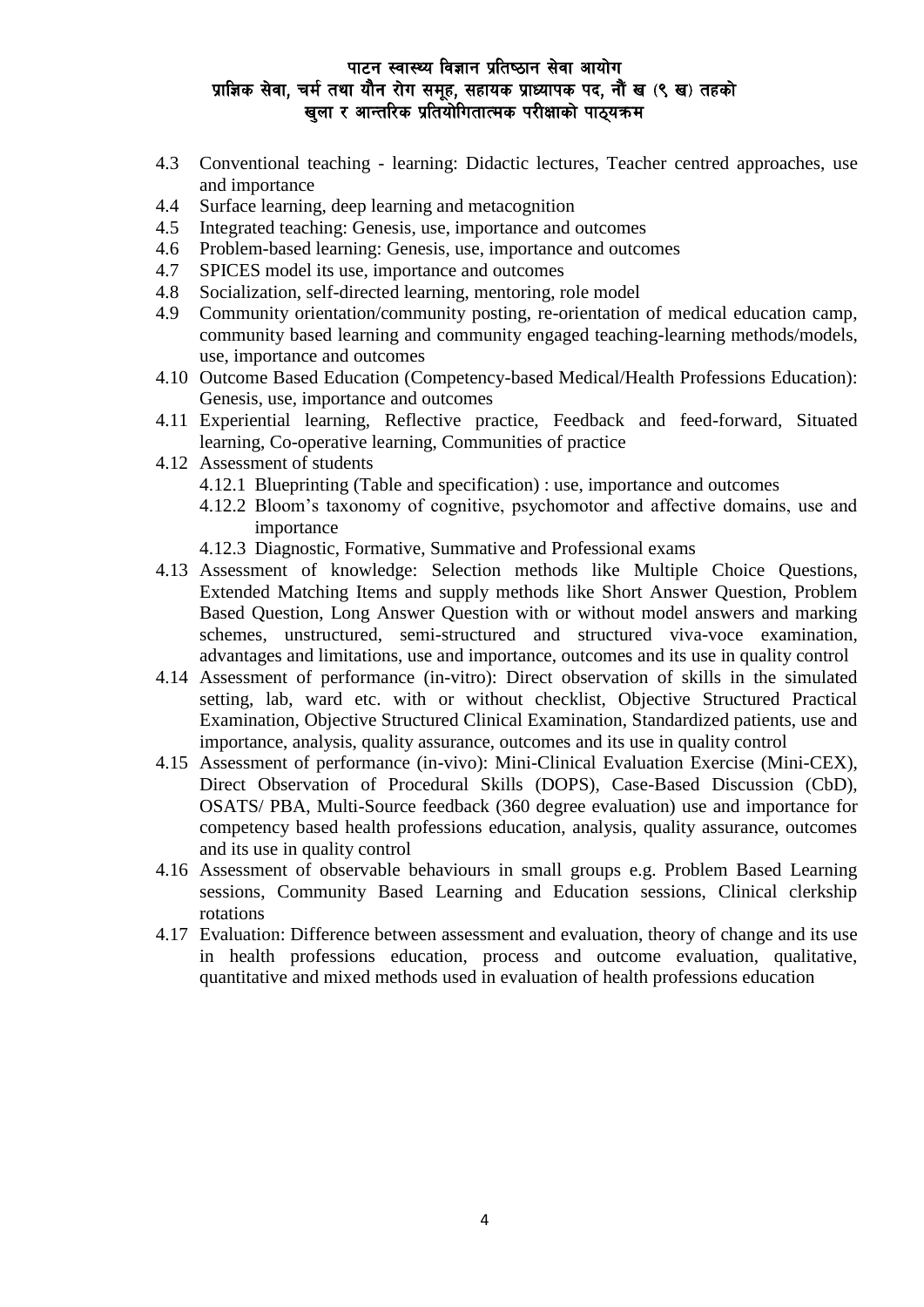## पाटन स्वास्थ्य विज्ञान प्रतिष्ठान सेवा आयोग प्राज्ञिक सेवा, चर्म तथा यौन रोग समूह, सहायक प्राध्यापक पद, नौं ख (९ ख) तहको खला र आन्तरिक प्रतियोगितात्मक परीक्षाको पाठयक्रम

### **Paper I**

### **Part II: Technical Subject Section (C) - 25 Marks**

#### 1. **Skin Diseases/Disorders**

- 1.1 Anatomy And Organization Of Human Skin
- 1.2 Function Of The Skin In General and Specific Cutaneous Pathology
- 1.3 Clinical Immunology and Allergy
- 1.4 Prenatal Diagnosis Of Skin Diseases
- 1.5 Cutaneous Signs and Diagnosis
- 1.6 Dermatoses Resulting From Physical Factors
- 1.7 Pruritus And Neurocutaneous Dermatoses
- 1.8 Atopic Dermatitis, Eczema, and Noninfectious Immunodeficiency Disorders
- 1.9 Contact Dermatitis and Drug Eruptions
- 1.10 Erythema and Urticarial
- 1.11 Dermatologic Surgery And Recent Advances Like Cosmetic Dermatology and Cutaneous Laser Surgery

#### 2. **Venereology**

- 2.1 Sexually transmitted infections (STI)
- 2.2 HIV/ AIDS
- 2.3 Syndromic approach to STI
- 2.4 Recent advances

#### 3. **Leprosy**

- 3.1 Hansen's Disease
- 3.2 WHO policies regarding Leprosy Control
- 3.3 National Policies regarding Leprosy Control

### **Section (D) - 25 Marks**

### 4. **Skin Diseases/Disorders**

- 4.1 Connective Tissue Diseases
- 4.2 Mucinoses
- 4.3 Seborrhoeic Dermatitis, Psoriasis, Recalcitrant Palmoplantar Eruptions, Pustular Dermatitis and Erythroderma
- 4.4 Pityriasis Rosea, Pityriasis Rubra Pilaris, and Other Papulosquamous And Hyperkeratotic Diseases
- 4.5 Lichen Planus and Related Conditions
- 4.6 Acne
- 4.7 Bacterial Infections
- 4.8 Diseases Resulting From Fungi and Yeasts
- 4.9 Mycobacterial Diseases
- 4.10 Viral Diseases
- 4.11 Parasitic Infestations, Stings, and Bites
- 4.12 Chronic Blistering Dermatoses
- 4.13 Nutritional Diseases
- 4.14 Diseases Of Subcutaneous Fat
- 4.15 Endocrine Diseases
- 4.16 Abnormalities Of Dermal Fibrous and Elastic Tissue